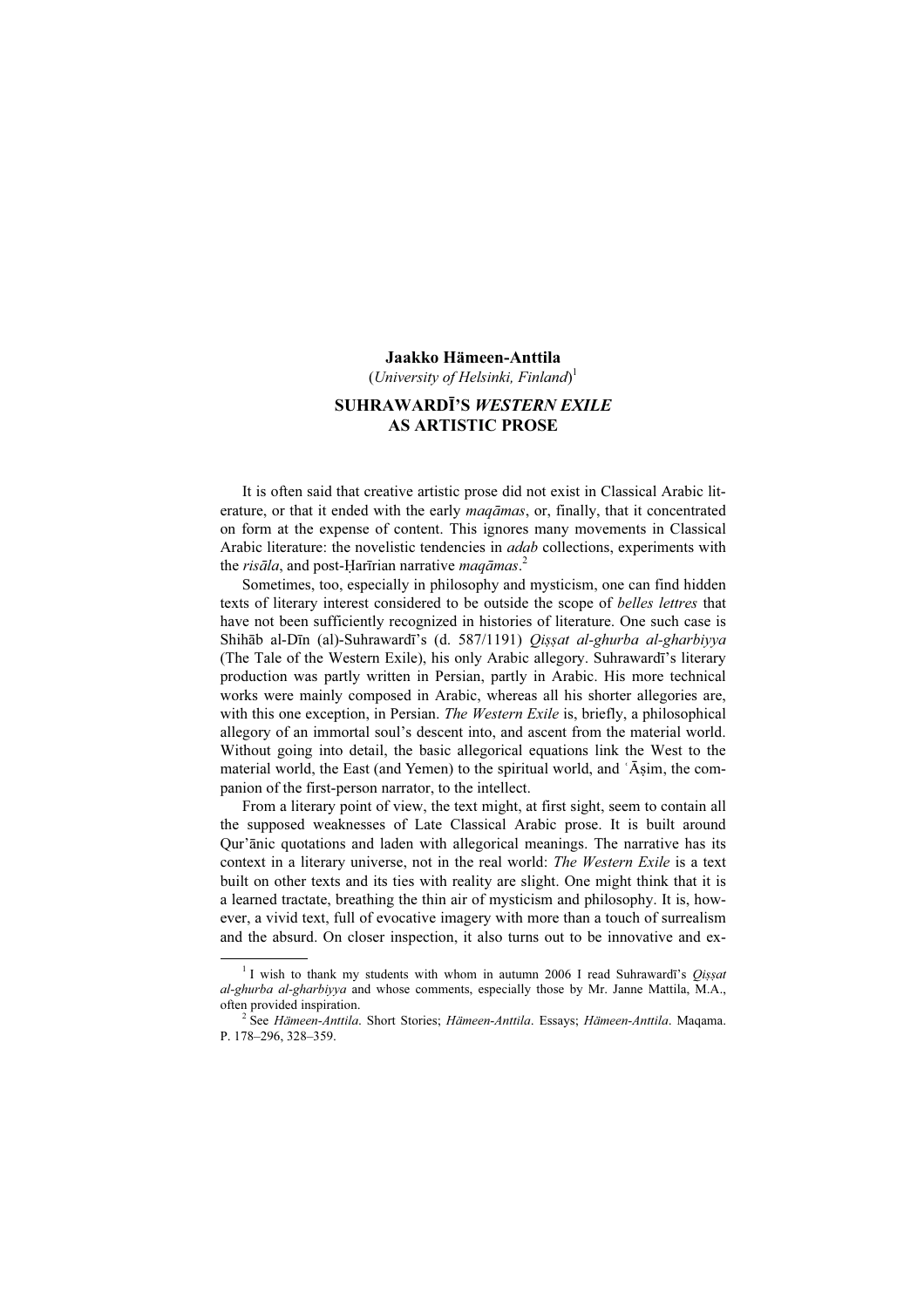perimental, as it is in marked contrast with earlier stories of similar content.<sup>3</sup> Had such a text been written within the Western literary tradition it would automatically have been considered literature.

In the following, I will give a new translation of the text and discuss its structure and some of its literary features. The translation is made exclusively from the Arabic text. The older translation by Thackston is often led astray by the anonymous Persian translation printed together with the Arabic text in Corbin's edition, and also Corbin's French translation now and then actually translates the Persian text.<sup>4</sup> It should be emphasized that the Persian translation and commentary are not always accurate, which is not only shown by their evident mistakes $\delta$ but also in the acknowledged uncertainties in the explanations of several passages (e.g.,  $\S 25$ : shāyad ke ḥaml bar ... kunī). The purpose of my article is, however, not to study the philosophical content of the text<sup>6</sup> but to discuss the literary devices used by the author and the text's internal movements.

In quoting the Qur'ān, I use A.J. Arberry's translation as my basis but freely modify it according to need. I have marked the Qur'ānic quotations in bold face, beginning from § 1. Often Suhrawardī modifies the Qur'ānic expressions to place them in a new context,<sup>7</sup> which complicates the marking of the exact lengths of the quotations and causes some ambivalence. I have also marked inexact quotations which will have been recognized as Qur'ānic by the first audience. Less obvious and uncertain quotations and allusions, as well as overall resemblances, are in italics. In the translation bracketed numbers refer to the Qur'ān (Surah: verse).

## Translation

#### In the Name of God

The master and leader, learned gnostic, peerless in his time and the master of his epoch, shaykh Shihāb al-Dīn al-Suhrawardī, may God hallow his soul and illuminate his grave, has said:

Glory be to God, the Lord of the Worlds, and peace be upon His servants whom He has chosen, especially upon our lord Muḥammad, the Chosen, and his family and all companions.

 $3$  I mainly have in mind Sufi ascent stories, such as that of Bayazīd-i Bistamī (cf., e.g., 'Attār. Tadhkirat al-awliyā' I. P. 172–176; Arberry. Muslim Saints. P. 105–110), or philosophical allegories such as Avicenna's Hayy ibn Yaqzān.

 $4$  See: *Thackston*. Philosophical Allegories. P. 112–124; *Corbin*. Oeuvres philosophiques. P. 274-297; Corbin. L'Archange. P. 265-287.

Cf., e.g., the explanations for al-H $\overline{a}$ d $\overline{a}$  and al-Khayr in § 3.

 $6$  For this, the reader is referred to the French translation and notes by Henry Corbin which are extremely valuable, although Corbin's synthetic view of the philosophy of illumination  $(hikmat al-shrāq)$  sometimes made him read more into the text than is actually there.

 $^7$  E.g., § 7 idhā akhrajnā aydiyanā lam nakad narāhā < Q 24: 40 idhā akhraja yadahū lam yakad yarāhā.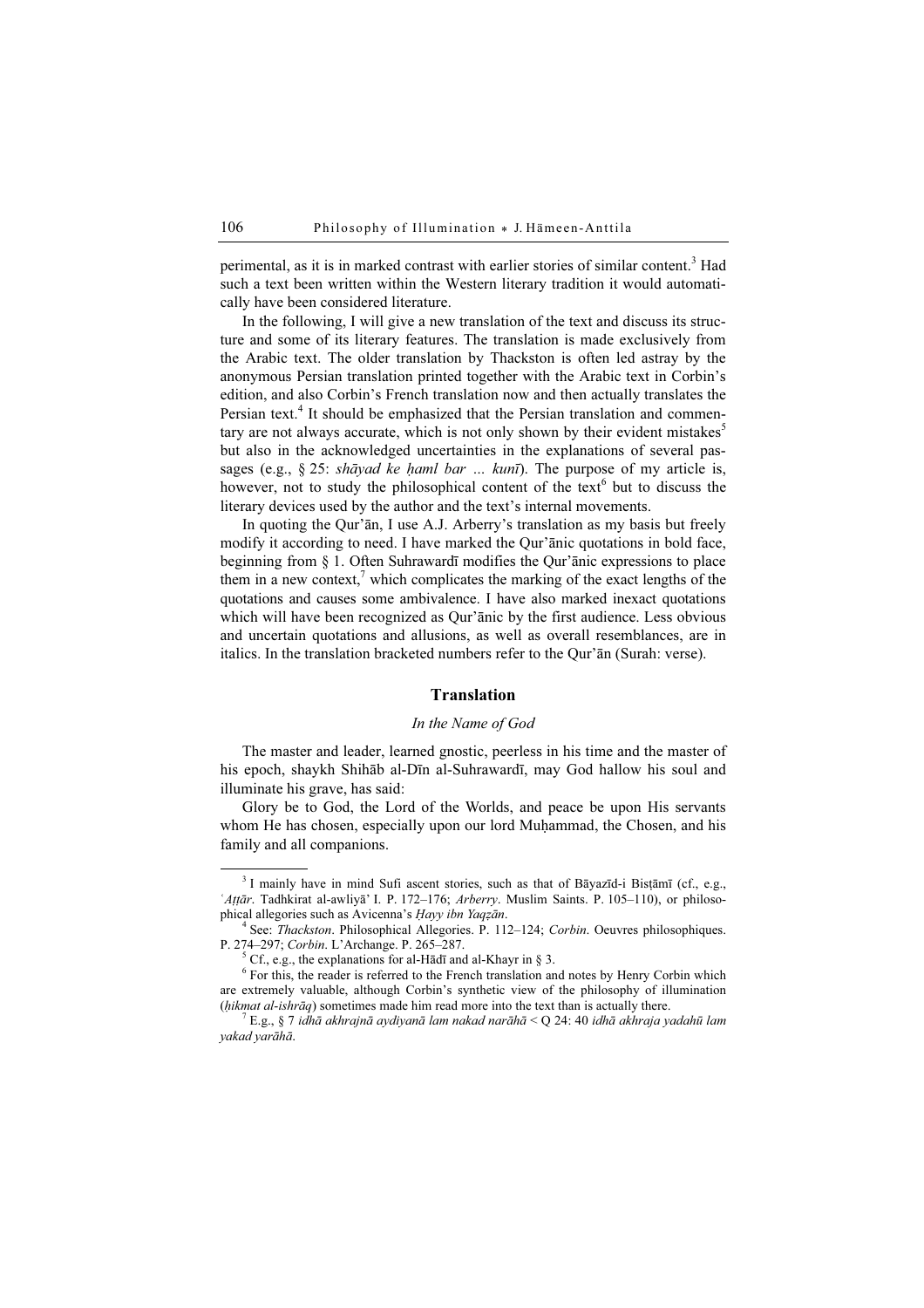To begin: When I saw the tale of *Hayy ibn Yaqzān*, I found it, despite its wonderful spiritual sayings and profound allusions, devoid of intimations which beckon towards the Greatest Experience which is the Great Overwhelming (79: 34), treasured in the Divine Books, deposited in the philosophers' symbols and hidden within the tale of *Salāmān and Absāl*, which has been compiled by the author of Hayy ibn Yaqzān.

This is the secret upon which are arranged the stations of Sufis and those who receive visionary intuitions. There are no allusions to this in the tractate of Hayy ibn Yaqzān except at the end of the book where it is said: "oftentimes some individuals emigrated towards Him", etc., until the end of the text. $8$ 

I wished to mention to a noble brother of ours some of this secret in the form of a tale, which I have titled the tale of the Western Exile. In God I trust in my endeavours.

#### Beginning of the story

§ 1 I was travelling with my brother *Protector* ('Aṣim)<sup>9</sup> from Transoxania to the Maghreb, to catch some birds on the banks of the Green Abyss.<sup>10</sup>

 $§$  2 All of a sudden, we came to<sup>11</sup> the City whose people are evildoers (4: 75). I mean the city of Qayrawān.

§ 3 When its inhabitants perceived<sup>12</sup> that we had come upon them unexpectedly and that we were children of the old man known by the name of Guiding, the son of Good, the Yemenite,

§ 4 they surrounded and captured us, putting us in chains and iron shackles. They imprisoned us at the bottom of a *well* (22: 45), infinitely deep.

§ 5 The neglected well was filled with life by our presence. Above, there was a lofty<sup>13</sup> palace (22: 45) with numerous towers.

§ 6 It was said to us: "It will not be held against you<sup>14</sup> if you ascend to the palace naked in the evening. But in the morning you cannot evade falling back to the bottom of the pit  $(12: 10)^{15}$ 

 $8$  Corbin. Avicenne. P. 81 (Arabic text) ( $\S$  24).

<sup>&</sup>lt;sup>9</sup> The name may have been taken from  $\ddot{Q}$  11: 43, a verse which is quoted several times in the text. The word ' $\ddot{a}$ sim also occurs in Q 10: 27, alluded to in § 31, and Q 40: 33.

<sup>&</sup>lt;sup>10</sup> The word *luiia* 'abyss' forebodes the use later in the text (§ 7) of O 24: 40, where we have *baḥr lujjī*. The only other attestation of this rare word in the Qur'ān comes in Q 27: 44, in the story of the Oueen of Sheba.

<sup>&</sup>lt;sup>11</sup> Note that waqa<sup>'</sup>a applies to both horizontal ("come to") and vertical ("fall") movement. <sup>12</sup> The verb *ahassa* seems consciously selected: the travellers have fallen into the world of

the senses.<br><sup>13</sup> The edition vocalizes *mushayyad* here but one should read it alongside the Qur'ānic

mashīd.<br><sup>14</sup> This is a frequent Qur'ānic expression (e.g., Q 2: 158). From here on, the dual is often

replaced by the plural, but this seems to be a grammatical mistake with neither philosophical nor literary significance.<br><sup>15</sup> The idea of the nocturnal ascent of the soul during sleep derives from O 39: 42.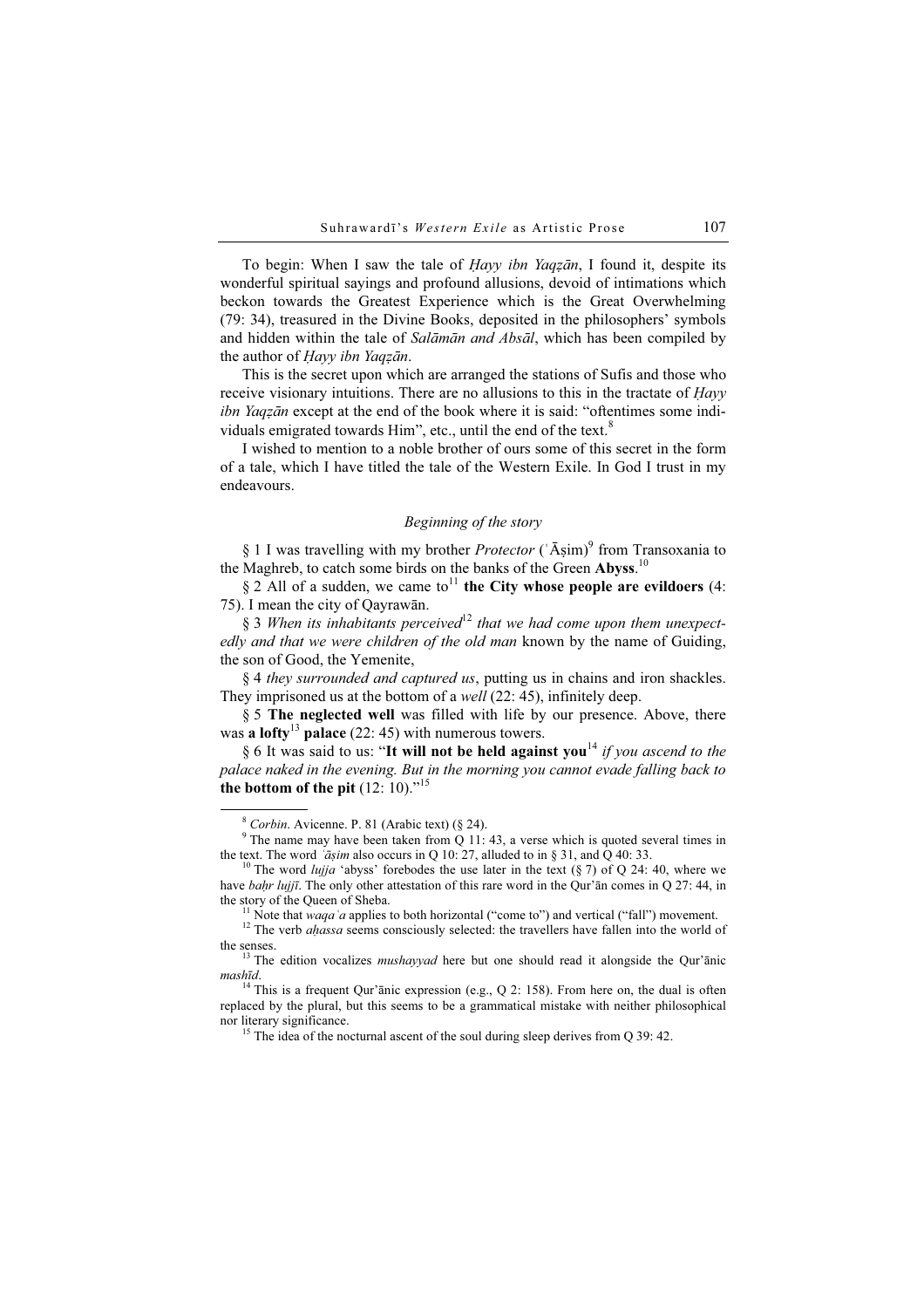# § 7 At the bottom of the *well* there was **darkness above darkness; when we** put forth our hands, well nigh we could not see them (24: 40).

§ 8 Yet at evening times we used to climb up to the palace and look from a window at the open space. Oftentimes doves came to us from the thickets of Yemen to tell us about the state of the holy meadow. At other times, we were visited by Yemeni lightning which flashed on the right, eastern side (cf. 28: 30) and told us about the nocturnal events<sup>16</sup> of Najd. The fragrance of arák added emotion to our emotion. We became filled with emotion and yearned for our homeland.

§ 9 Whilst we were ascending at night and descending at day, we saw on a moonlit night how the hoopoe (cf. 27: 20) entered through the window and saluted us. It carried in its beak a note, sent from the right bank of the watercourse, in the sacred hollow, coming from the tree  $(28:30)^{17}$ 

§ 10 It said to us: "I have comprehended a way for your salvation and I have come to you from Sheba with a sure tiding (27: 22). That will be explained in this letter of your father."

§ 11 We read the note, and it said: "It is from your father Guiding." It read: "In the Name of God, the Merciful, the Compassionate (27: 30). We aroused longing in you but you did not long. We summoned you but you did not set forth. We signalled to you but you did not understand."

§ 12 He (i.e., our Father) addressed me in the note, saying: "O you, if you wish to be saved with your brother, then you two must not tire of travelling determinedly. Hold fast to our rope (3: 103) which is the Dragon's Tail of the holy sphere, the master of the regions of eclipse.

§ 13 When you come to the Valley of the Ants (27: 18), dust the lowest part of your garment and say: Praised be God who brought me to life after having made me dead<sup>18</sup> and to Whom is the uprising  $(67: 15)$ . Then cause your family to perish (cf. 29: 31)

§ 14 and kill your wife who belongs to those bygone (29: 32; 15: 60). Go where you are told to because the last remnant of these will be cut off in the morning<sup>19</sup> (15: 66). Embark the ship and say: 'In the Name of God shall be its course and berthing<sup> $20$ </sup> (11: 41)."

§ 15 In the note he explained all that was to happen on the road. The hoopoe went before us until the sun (cf. 27: 24) was above our head and we arrived at the edge of the shade. We boarded the ship which ran with us amid waves like

<sup>&</sup>lt;sup>16</sup> The word *tawāriq* may also refer to nocturnal travellers (fem. pl.), as understood by the Persian translator (*rāh-āvandagān*).

 $17$  The allusion to the Burning Bush gives the impression that the message comes from God even though, as later explained, it originates merely from a lower emanation. <sup>18</sup> I.e., non-existent. The expression is Qur'ānic.

<sup>&</sup>lt;sup>19</sup> The edition reads here *muṣḥibīna* which seems to be a printer's error. <sup>20</sup> Note that the two *basmalas* frame §§ 11–14 as a unit.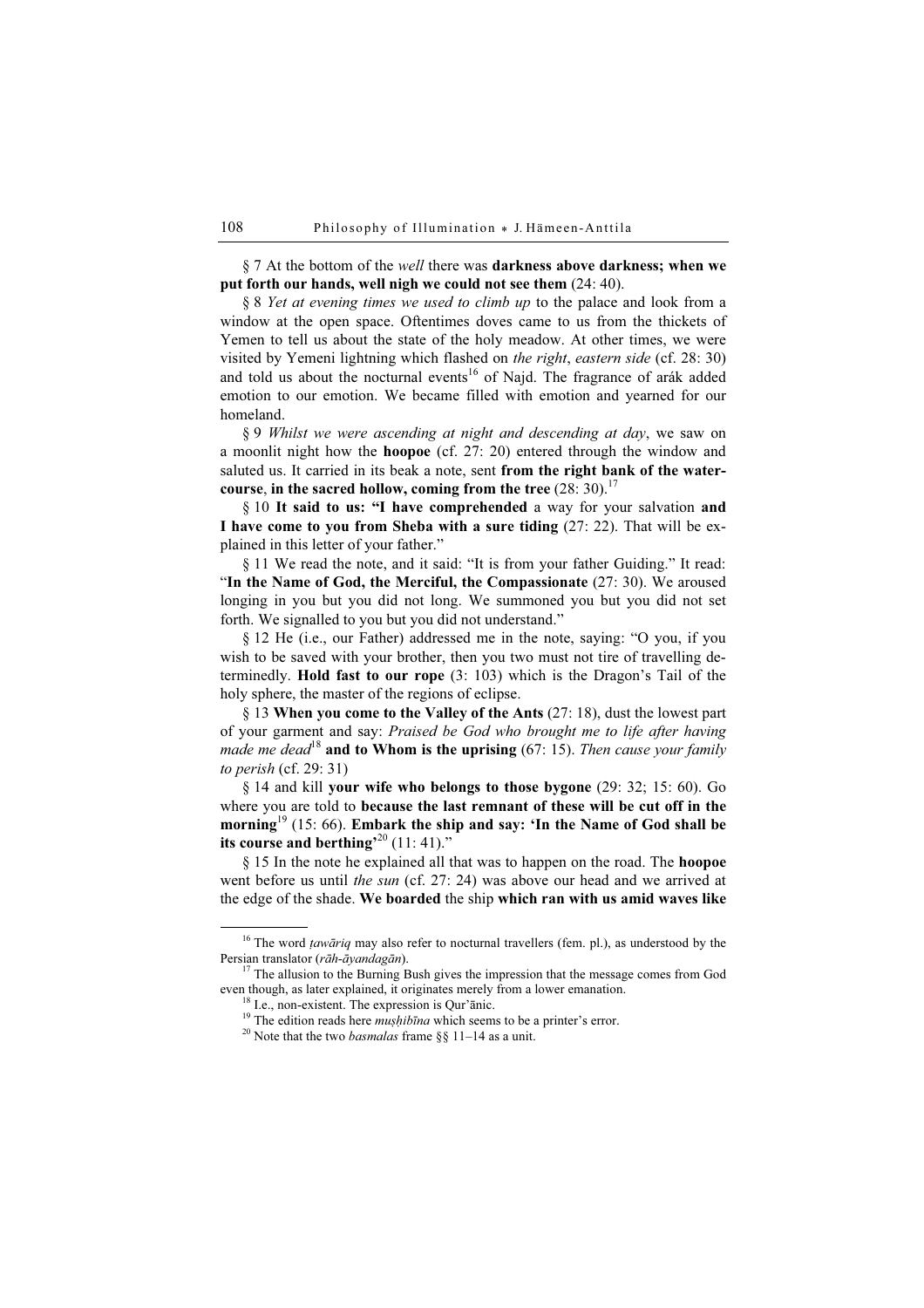mountains (11: 42). We wanted to ascend *Mount Sinai* to visit the hermitage of our father.

§ 16 The waves came between me and my child, and he was among the drowned (11: 43).

§ 17 I knew that the promised time of my people was the morning: was the morning not nigh  $(11: 81)$ ?

§ 18 I also knew that the city that had been doing deeds of corruption (21: 74) would be turned uppermost nethermost and stones of baked clay, one on another, would be rained on it  $(11: 82).^{21}$ 

§ 19 When we arrived at a place where waves hit against each other (cf. 18: 61) and waters were rolling  $I$  took my wet nurse who had given me breast, and threw her into the sea (28: 7).

§ 20 We had been travelling on a ship (*jāriya*, 69: 11) which had planks and palm-cords (54: 13). We made a hole in the ship (18: 71) being afraid of a king behind us who was seizing every ship by brutal force (18: 79).

§ 21 The laden ship (26: 119)<sup>22</sup> had sailed with us by the island of *Gog and* Magog (cf. 18: 94), to the left<sup>23</sup> of **Mount al-Jūdī** (11: 44).

§ 22 I had with me some satans who worked before me (34: 12) and under my command was the Fount of Molten Brass (34: 12). So I said to the satans: "Blow!" until it became like fire  $(18: 95)$ . I set up a rampart  $(18: 94)$  so that I was separated from them.

§ 23 Thus, the promise of my Lord became fulfilled (18: 98).

§ 24 On the road I saw the skulls of ' $\bar{A}d$  and Thamūd. I wandered in that region which was fallen upon its turrets (22: 45).

§ 25 I took the two burdens<sup>24</sup> along with the spheres and put them, together with the satans, into a round bottle which I had myself made<sup>25</sup> and which had stripes on it, like circles.<sup>26</sup>

§ 26 I crossed the rivers in the centre of the sky (or: I cut the rivers from the liver of the sky).

§ 27 When water was cut off from the mill, the building (cf. 2: 22) collapsed and air was freed into the air.

§ 28 I cast the sphere of the spheres on the skies so that it ground the sun and the moon and the stars.

 $21$  The metaphor of rain links this destruction scene to a storm.

<sup>22</sup> Also Q 36: 41 and 37: 140.

 $23$  There may be a faint allusion here to Q 20: 80.

<sup>&</sup>lt;sup>24</sup> Ath-thaqalayn (Q 55: 31). Here the term does not seem to refer to satans and mankind as it is usually understood. What the exact reference is remains unclear.

<sup>&</sup>lt;sup>25</sup> I read *fi qārūratin ṣana 'tuhā ana mustadīratin* (for the edition's *mustadīratan*).<br><sup>26</sup> Corbin (*L'Archange*. P. 285, footnote 28) comments: "Commence avec ces strophes une série d'événements obscurs exprimés en images grandioses et apparemment incohérentes (…) Mais l'important est de saisir intuitivement les étapes…".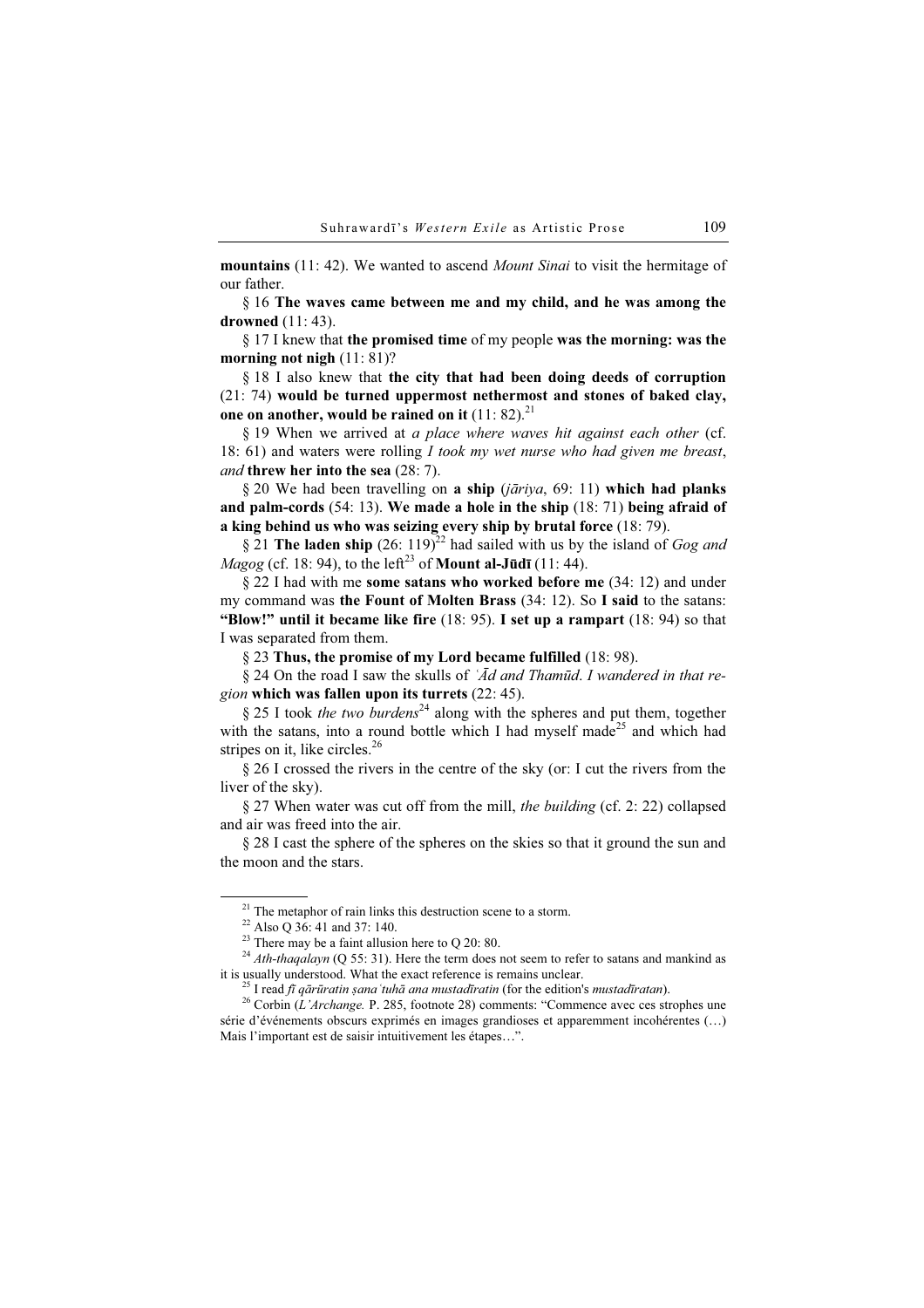§ 29 I was freed from fourteen coffins and ten tombs from which the shadow of God emanates so that  $I^{27}$  was drawn gently (25: 46) to holiness after He had set the sun to be a guide to it (25: 45).

§ 30 Then I encountered God's path and realized that this was my road, straight (6: 153).

§ 31 A chastisement of God had enveloped (12: 107) by night (7:  $4)^{28}$  my sister-consort<sup>29</sup> and she spent the night in a dark portion of the night (10: 27; 11: 81),<sup>30</sup> feverish and haunted by nightmares that resulted in a serious *fit* (cf. 69: 7).

§ 32 Then I saw a lamp containing oil, and from it flowed light which spread to all corners (cf. 55: 33) of the house (cf. 24: 36). Its niche was illuminated and its inhabitants lit up from the illumination of the sun's light above them (cf. 24: 35).<sup>31</sup>

§ 33 I put the lamp into the mouth of a dragon<sup>32</sup> which rested in the tower of a water wheel. Below, there was a Red Sea<sup>33</sup> and above, stars. The places where their rays fell were only known to the Creator and those firmly rooted in knowledge (3: 7).

§ 34 I saw that the lion and the bull had disappeared and the bow and the crab had been folded within the fold of the spheres' revolution. The scales remained balanced when the Yemenite star rose from behind thin clouds composed of what the spiders of the elementary world's corners had knit in the world of generation and corruption.

§ 35 We had some small cattle with us. These we left in a desert where earthquakes destroyed them and the lightning's fire fell upon them.

§ 36 When the distance had been crossed, the road cut off and the oven boiled (11: 40; 23: 27) from the conical shape, I saw the celestial bodies. I came to them and heard their tunes and melodies. I learned their songs, and their sounds reverberated in my ears like the sound of a chain drawn across a solid rock. My sinews<sup>34</sup> were almost cut and my joints torn apart by the rapture I felt. This went on until the clouds dispersed and the membrane was torn.

<sup>&</sup>lt;sup>27</sup> The subject of the verb *yaqbiḍunī* remains unclear to me, if it is not the shadow. God does not take an active role in this allegory. Corbin (L'Archange. P. 277) translates "qu'elle [c.-à.-d. ombre, JHA] est attire". <sup>28</sup> Also Q 7: 97; 10: 50.

<sup>&</sup>lt;sup>29</sup> I take *ukhtī wa-ahlī* to refer to one person, *ahl* being a common euphemism for wife. This seems to be corroborated by the singular form  $akhadhat'$ ha and the Persian translation which (like Corbin) ignores the word *ahlī*. For sister-consorts and incest in general, cf.: van Gelder. Close Relationships.<br><sup>30</sup> Also Q 11: 81; 15: 65. In Q 10: 27 we also have the verb *ughshiya*.<br><sup>31</sup> Cf. Q 24: 35.

<sup>&</sup>lt;sup>32</sup> Many of the following words also have an astrological meaning: *Tannīn* 'Draco', *Burj* 'constellation', *Dūlāb* 'Aquarius', etc.

<sup>&</sup>lt;sup>33</sup> (*Baḥr qulzum*). Note that *the* Red Sea should be *Baḥr al-qulzum*, although the mistakes in grammatical details in Suhrawardī's text make it possible to ignore this irregularity.

 $34$  Suhrawardī here plays with the double meaning of the word *awtār*, which also means 'strings'.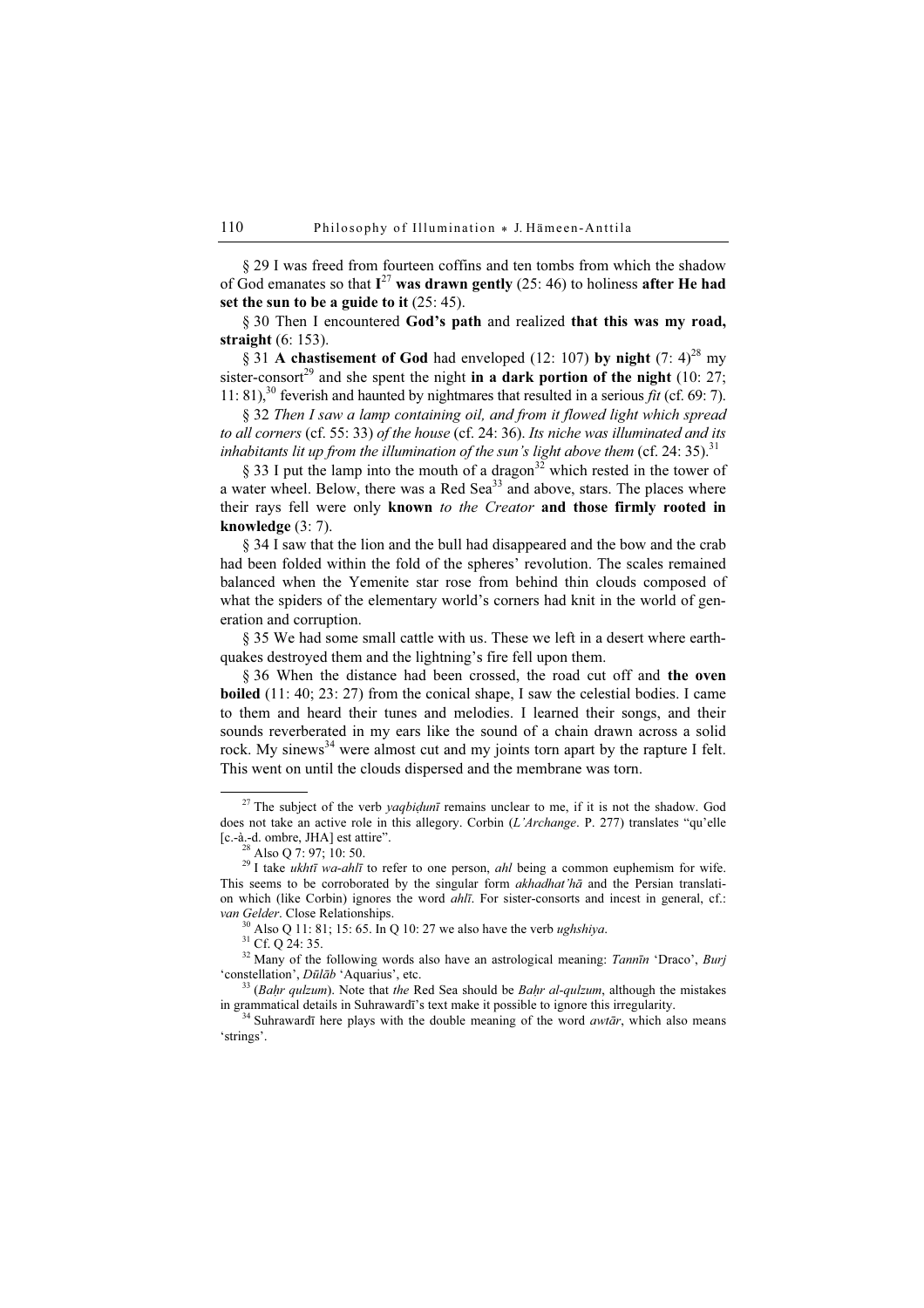§ 37 I emerged from the cavities (9: 57) and caves (cf. Surah 18) until I had passed the chambers (49: 4), heading for the Fountain of Life (cf. 18: 86). I saw the great  $rock (18: 63)$  on the top of a hill, like a great mountain. I asked the *fish* (7: 163; 18: 63)<sup>35</sup> which had assembled in the Fountain of Life, enjoying and taking pleasure in the great, overtowering mountain's shade: "What is this mountain? What is this great  $rock?$ "

§ 38 One of the fish took its way in the sea, burrowing (18: 61), and said: "This is what you were seeking  $(18:64)$ .<sup>36</sup> This hill is *Mount Sinai* and the rock is your father's hermitage." I asked: "What are these  $fish$ ?" He replied: "They are your likes. You are sons of one father. To them happened like unto you. They are your brothers."

§ 39 When I heard and realized this, I embraced them. I rejoiced in them and they rejoiced in me. I climbed the hill and saw our father, a grand old man. The heavens and the earth were well nigh split asunder (19: 90) through the revelation of his light (cf. 7: 143). I remained baffled and confused (cf. 7: 143) because of him but I went to him. He greeted me and I prostrated myself before him and was almost annihilated in his radiant light.

§ 40 I cried for a while and lamented to him the imprisonment of Qayrawān. He said to me: "Come now! You have freed yourself, except that you must return to the Western imprisonment because you have not as yet completely laid aside your chains." When I heard his words, I lost my mind. I sighed and yelled like one who is on the verge of ruin and I pleaded with him.

§ 41 He answered: "The return is now inevitable. But I give you glad tidings of two things. One is that when you have returned to your imprisonment, you may come to us and ascend easily to our paradise whenever you want to. The second is that in the end you will be free in our presence<sup>37</sup> and you will totally leave all the Western regions."

§ 42 I rejoiced in what he said. Then he said to me: "Know that this is Mount Sinai. Above this hill is **Mount Sīnīn** (95: 2), the abode of my father, your grandfather. In relation to him, I am no more than you are in relation to me.

§ 43 We have further ancestors, until the lineage ends with the king who is the greatest ancestor and has no ancestor or father. We are all his slaves, from him we borrow our light and take our fire. To him belongs the greatest splendour, the loftiest majesty and the most dominant light. He is the highest of high, the light of light and above light, for all eternity, past and future. He is manifest to all things and all things perish, except His face (28: 88)."

<sup>&</sup>lt;sup>35</sup> Cf. also O 18: 61.

<sup>&</sup>lt;sup>36</sup> Note that Suhrawardī uses a singular form, whereas the Qur'an has a plural ( $m\bar{a}$  kunnā nabghi).<br><sup>37</sup> The first good tiding refers to "our paradise" (*jannatinā*), the second to "our presence"

<sup>(</sup>janābinā). The two words are orthographically very close, and one might speculate on reading jannatinā in both places. The Persian translation, however, does not support this emendation.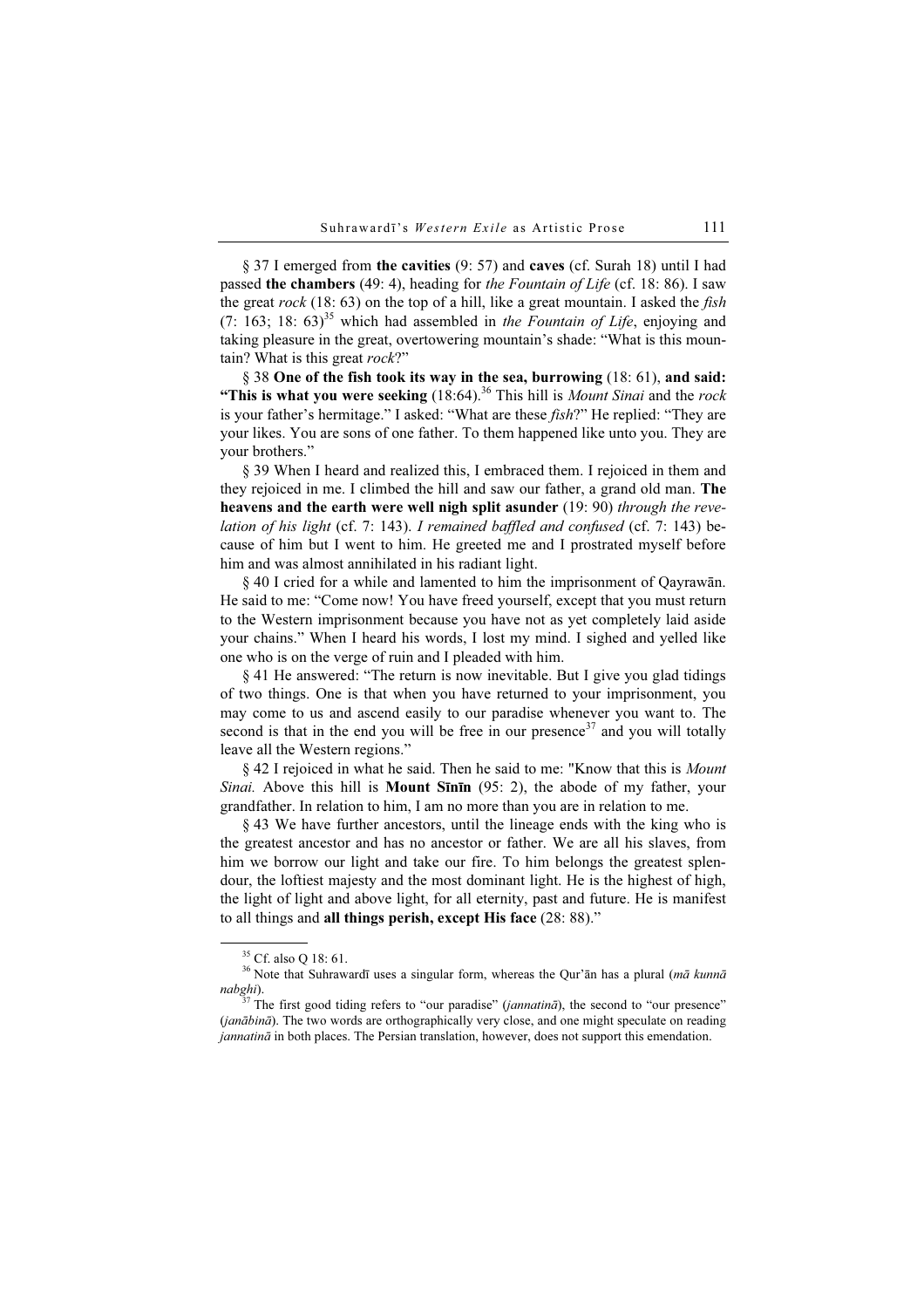§ 44 In the middle of this tale my state changed and I fell from on high into the pit (101: 9) among people who were not believers and was again imprisoned in the Maghreb. Yet there stayed with me a pleasure which I cannot explain. I wailed and supplicated and sighed because of the separation. That comfort passed as quickly as dreams.

§ 45 May God save us from the captivity of Nature and the chains of matter. And say: "Praise belongs to God. He shall show you His signs and you will recognize them. Thy Lord is not heedless of the things you do"  $(27: 93)$ . And say: "Praise belongs to God. Nay, but most of them have no knowledge" (31: 25). Prayers be upon His prophet and all his family.

The end of the Story of the Western Exile.

### Analysis

On a structural level, the text may be analysed in terms of a *qaṣīda*. It contains a prelude, culminating in § 8, full of terminology familiar from Arabic na $s\bar{v}b$ , as noticed by the Persian commentator ( $\bar{u}n$  hame be-rasm-e 'arab gufte-ast). The two travellers and the listing of place names  $(\S \S 1-2)$  are topoi of *qaṣīda* poetry, and the ruined well wherein the two are confined  $(\S \S 5-7)$  echoes the theme of *atlal*. The following section ( $\S$ § 9–15), with its nightly visitor, takes up the motive of  $t$ ayf al-khayāl, the visit of the dream image. In the *qasīda*, the aim of these parts is, at least according to Ibn Qutayba (Shi'r 14–15), to generate sympathy and commiseration for the poet and a similar motive may be seen behind the description of the pitiful condition of the travellers, imprisoned in the well and only occasionally rising to temporary freedom.

With  $\S$  15, we come to the next main structural element of the *qaṣīda*, the rihla. As in many qaṣīdas, the riḥla here becomes the focus of the whole text and concentrates more on the description of the hardships suffered by the traveller than on the animal or vessel on which he journeys.

The *rihla* section (§§ 15–36) is divided into three. §§ 15–21 describe a voyage by sea. This part ends with the sinking of the ship  $(\S 20)$  and, in the next paragraph, a reference in the past tense<sup>38</sup> to the sea voyage. In §§ 22–25 the journey continues through wild and barren countries, and in §§ 26–36 this changes into following God's path (§ 30). The section on seafaring (§§ 15–21) and the beginning of the next section, §§ 22–23, are heavily loaded with Qur'ānic quotations and move on very rapidly.

Finally, with § 37, we come to the *qasd*, the final part of the *qastida*. This is the least convention-bound part of the *qaṣīda*, but it often refers to the patron towards whom the poet has been travelling, overcoming the hardships of the

 $38$  *Oad marra*. Neither Thackston nor Corbin give attention to the particle *qad*. Another inverted temporal sequence, marked by *qad*, is found in § 31, see below.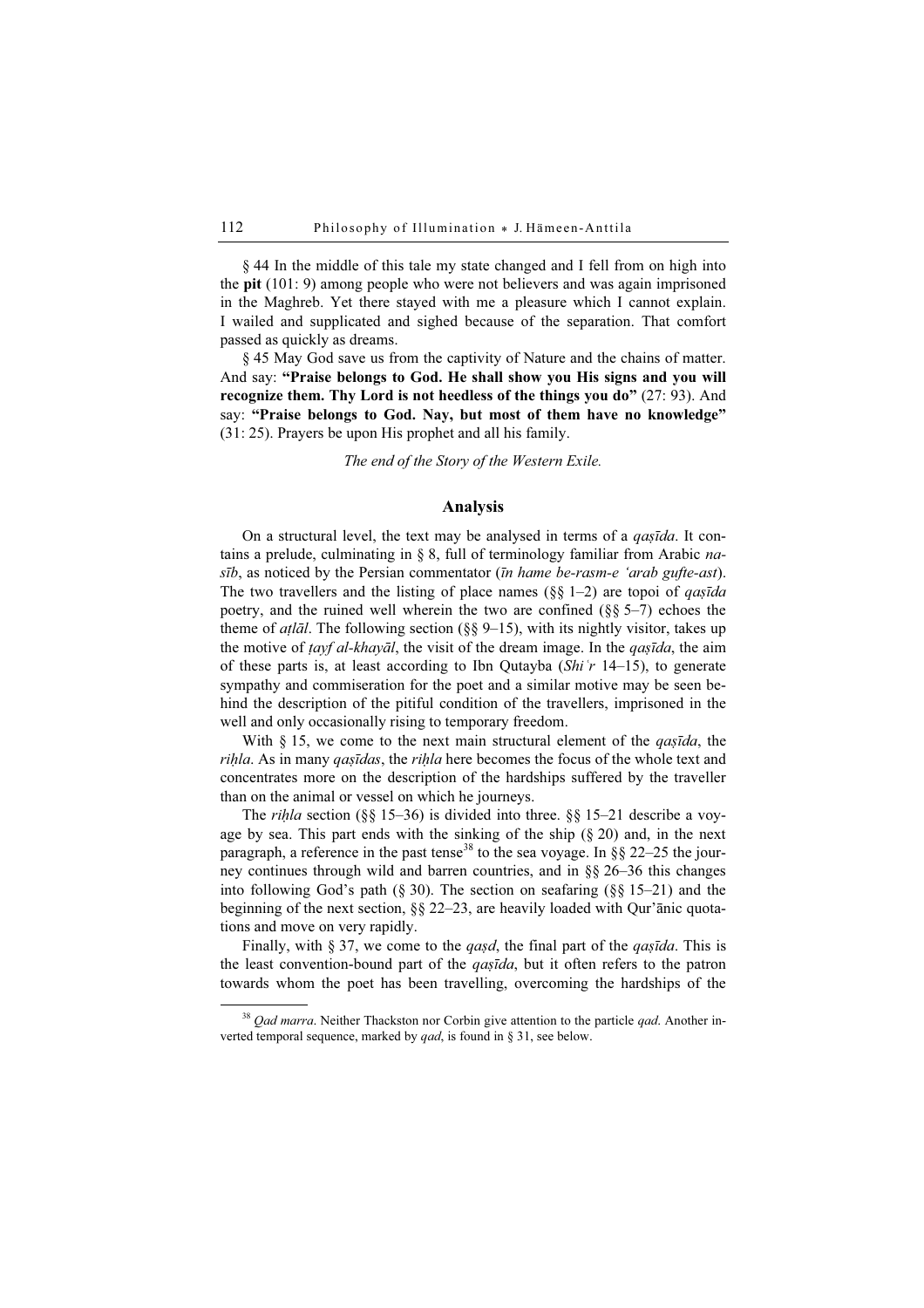road. Both in Suhrawardī's story and in a typical *qaṣīda*, the tone is that of positive anticipation of a future reward, which sweeps away the hardships of the journey and consoles the poetic "I" on the misery he had undergone in the earlier sections.

Thus, one may see the *qaṣīda* structure behind *The Western Exile*. Yet, the dominant feature of the text is not its relation to Arabic poetry but its dependence on the Qur'ān. As already indicated, the vivid central part of the text mainly consists of Qur'ānic quotations which are present throughout the text. The Qur'ānic references circulate around five theme clusters:

Lot — the Evil City — punishment; Solomon — Yemen — message; Dhul-Qarnayn — the Island of Gog and Magog — quest; Noah — al-Jūdī — perilous voyage; Moses — Mount Sinai — ascent.

The references to the story of Lot and the Evil City dominate in  $\S$ § 2–5: the ruined campsite of a nasīb is identified with the Evil Cities that are, in a metaphorical sense, ruined (they represent the lifeless sublunar world) and, on the Qur'ānic level, will be ruined after divine punishment has fallen upon them. The references begin in § 2 with a quotation from the Qur'ān (4: 75), which refers to the contemporaries of the prophet Muḥammad. The three words actually quoted also allude to the words of the Our'an just before them (Rabbanā akhrijnā min hādhihi l-qaryati, etc. "O Lord, bring us forth from this city...") which are not quoted by Suhrawardī. They set the tone for the whole allegory, which describes salvation from the material world. The Western Exile is a story of exodus.

Later, allusions to the Evil City of Lot take central stage. In §§ 3–4, the Traveller and his companion are presented in a way reminiscent of the arrival of Lot's angelic guests in, e.g., Q 11: 78, even though there are no exact lexical links. The celestial origin of the two resembles that of Lot's guests, and the reaction of the citizens of Qayrawān is similar to that of the people of Sodom. The general equation of Qayrawān with all evil cities is continued in §§ 4–5, which allude to Q 22: 45. Here, the scene is set according to Qur'ānic terms: Suhrawardī takes both the deep well and the lofty palace from the vocabulary of this verse, thus achieving a link to the Qur'ānic stories without explicitly referring to the sinfulness of the inhabitants of the city. Furthermore, in  $\S$  5 he makes the first allusion to astronomical themes by referring to the towers of the palace, using a word of ambivalent meaning (abrāj 'towers/constellations').

In  $\S$  7, Suhrawardī makes an allusion to the sea,<sup>39</sup> which is to be the central image in the *riḥla* section (§§ 15–21), by quoting Q 24: 40, a verse which is per-

 $39$  Already in his Preface, Suhrawardī had selected the word al-tāmma (Q 79: 34) for the secret about which he is to speak. The word is traditionally (e.g., al-Bayḍāwī. Anwār. V: 173, a.l.) understood to mean 'catastrophe' but the root ṬMM denotes flooding water (see: Ibn Manẓūr. Lisān s.v.).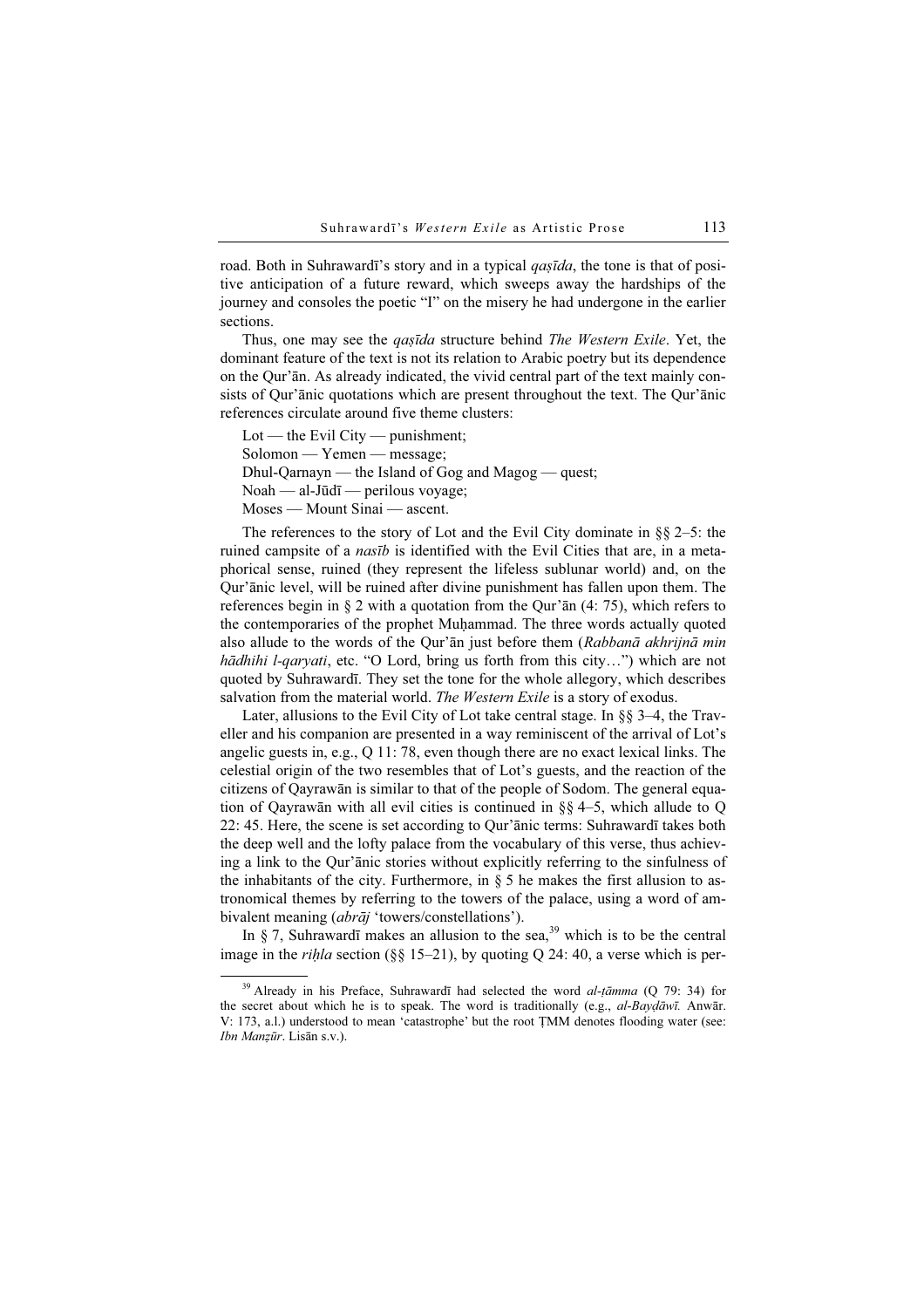haps the most vivid description of marine perils in the Qur'ān. Again, Suhrawardī half hides his allusion, which makes it all the more pointed. He quotes that part of the verse which speaks about the overwhelming darkness but leaves unquoted the description of the sea itself. But his reader could not have missed his intention, especially as the Qur'ānic verse contains the rare word  $luji\bar{i}$ , derived from *lujja*, which was already prominently alluded to in  $\S$  1. Finally, in  $\S$  8 there is another half-hidden allusion, this time to Q 28: 30 and Moses.

Thus, the beginning  $(\S \S 1-8)$ , like the overture of an opera, introduces all the main themes of the text. Later, the text takes these up one by one. References to Lot and the Evil City are used in §§ 13–14, 18, 24, and 31; the sea voyage is the theme of  $\S$ § 15–21;  $\S$ § 33–36 elaborate on astronomical themes; and the *qasd*, §§ 37–43, centres on Mosaic allusions.

Allusions to Noah dominate the description of the sea voyage. Except for a passing allusion in § 36, he is alluded to only in §§ 14–21. In § 14, the travellers board the ship, and § 21 mentions al-Jūdī, the mountain where Noah's ark ultimately stuck. Thus, Suhrawardī takes the whole voyage of Noah and builds on it the central part of his story, adding elements from the travels of Moses, part of whose peregrinations with the mysterious al-Khiḍr are set on the sea in the Qur'ān.

The Traveller and his companion pass through the watery  $(88 \text{ } 15-21)$  and the earthy elements ( $\S$ § 24–25). Fire is briefly brought into the picture in § 22 with the mention of fire-born satans (jinn) and the fire-like molten brass. When "air was freed into the air"  $(\S 27)$ , the Traveller and his companion have traversed the world of the four elements. At the same time, Qur'ānic quotations become shorter and rarer, giving way to astronomical, or astrological, themes. These lead to a rebirth (§ 36), described in terms familiar from both Sufi and other mystical traditions: being chopped into pieces and then re-emerging as a new man.

The new status of the Traveller is manifested in his continuing the journey alone. In  $\S 35$ , the first-person plural is used for the Traveller and his companion, 'Āṣim, for the last time.<sup>40</sup> It seems that the process of a solitary journey had already started in § 22, and from here on the narrative is mainly told in the firstperson singular.  $\zeta$  31 returns to a more distant past,<sup>41</sup> to a time when the sisterconsort — if I am correct in my interpretation, see footnote 29 — had been attacked by fever and nightmares. It would seem that the sister-consort is identical with the Traveller's brother, 'Aṣim. The change of the companion's sex may reflect the illogical, or rather supralogical, nature of the story from here on. Reason is left behind, like Lot's wife in the Qur'ānic story. Similarly, Muḥammad had to give up his companion, al-Burāq, during the final stage of the mi'rāj. In the same paragraph occurs the last allusion to Lot and the Evil City. After this, the ascent

<sup>&</sup>lt;sup>40</sup> Note especially the use of the singular in the quotation in § 38, cf. footnote 36. <sup>41</sup> Note again the inverted temporal sequence indicated by the use of *qad*, cf. § 21.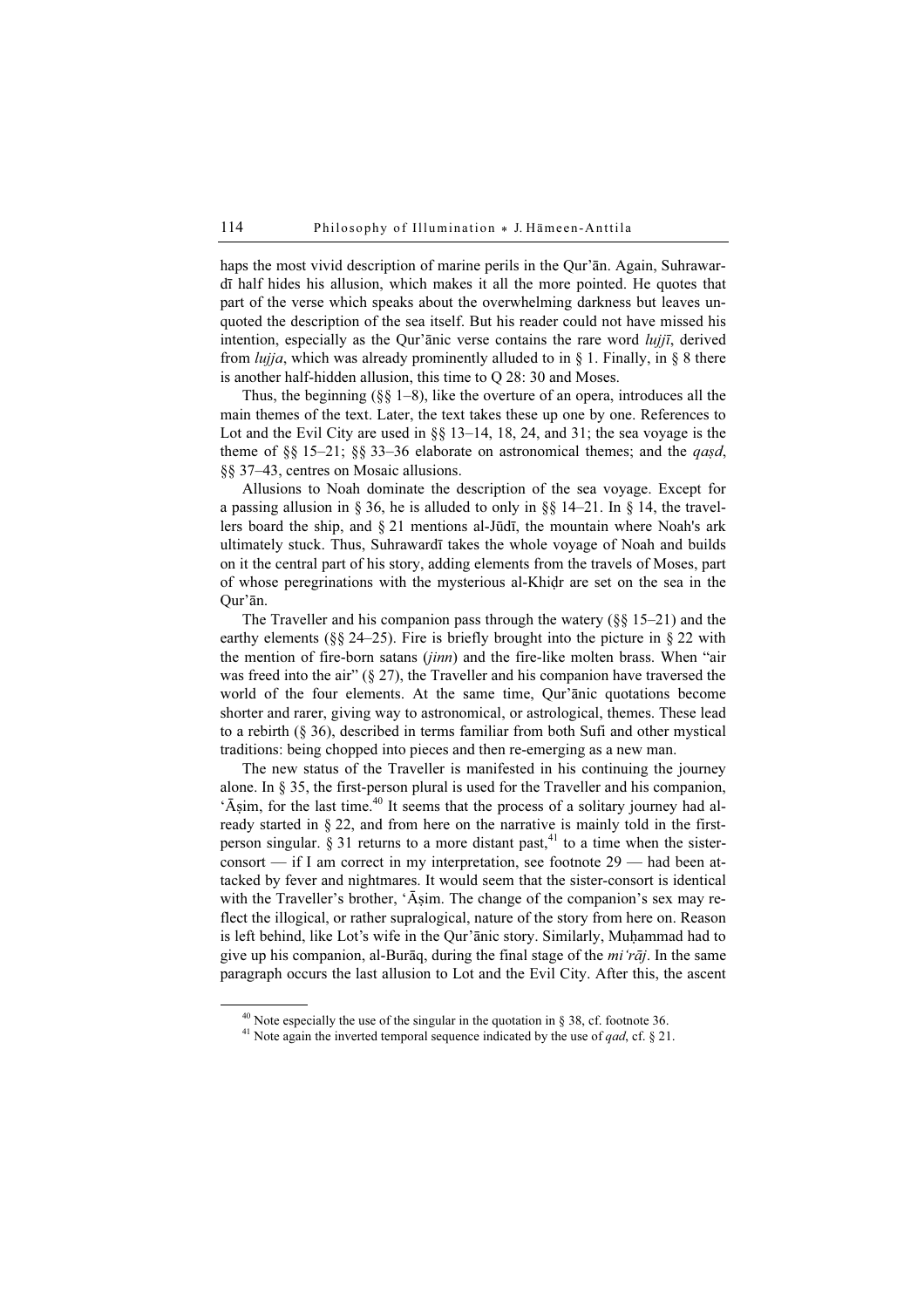continues unhindered. Having passed through light, with an allusion to the Verse of Light (Q 24: 35), $^{42}$  the Traveller hears heavenly music and is reborn. This rebirth leads to the final ascent.

The middle sections of the story, especially §§ 13–36, baffle the mind. The Traveller performs enigmatic deeds, sinking a ship and killing innocent people. He seems to be travelling with merely one companion, but all of a sudden there are relatives and others around, beginning with a, presumably elderly, nanny. The enigmatic deeds reflect the irrational behaviour of the mystical co-traveller of Moses, al-Khiḍr, in Surah 18. The irrational behaviour begins in § 13 where the Traveller is advised to kill his family, or wife, if we take ahl here in this sense. This continues in § 19 when the Traveller throws his wet nurse into the sea. The use of the rare word *al-yamm* marks this clearly as an allusion. The relevant passage in the Qur'ān (Q 28: 7) speaks of Moses' mother suckling her child and being instructed to throw the baby into the sea to save him from the Pharaoh. Suhrawardī turns the tables, and it is the (grown-up) child who throws his wet nurse, i.e., mother, into the sea, not to save her but to cause her to perish.

Reason, already baffled by the events of the first stage of the *rihla*, is finally overcome when the Traveller encounters, in § 30, God's path. The journey may thus be seen as an escape from reason. The nonsensical events in §§ 32–35 could belong to the confused and confusing nightmares of the sister-consort which make her (him?) unable to follow the Traveller. In contrast to the companions who come and go and seem to be allegories of worldly passions and bodily attributes, reason is not finally done with, though. (S)he remains behind, in the grip of fever and nightmare, but presumably rejoins the Traveller once he is back from the final ascent. This, at least, seems to be implied by the promise given in § 12. During the story, the status of reason undergoes changes. In the initial "nasīb", reason is the co-prisoner of the Traveller. During the hard "rihla", he is a companion, but in the final, ecstatic ascent, (s)he has become a hindrance that must be left behind, to wait for the Traveller's return.<sup>43</sup>

The *qasīda* has given the text its structure and the Our'an much of its vocabulary. Yet, in moving the narrative along, the primary tool seems to be free association. Thus, e.g., the verb in § 26 (fa-qaṭa'tu l-anhār "I crossed the rivers") associates with 'cutting (off)' and leads in § 27 to *inquita a l-ma 'u* "water was cut off", which further produces the idea of water being cut off from a mill. This causes the building to collapse — the word  $\phi$ ina<sup>3</sup> probably associating with Q 2: 22, where this word is equated with  $sam\bar{a}'$ . This associates with the collapse

 $42$  The astral reference in Q 24: 35 seems to be used by Suhrawardī as a starting point for the astrological allusions in §§ 33–36.<br><sup>43</sup> This tallies with the usual Sufi doctrine of reason, which is an aid in the beginning of the

Path but later becomes a shackle.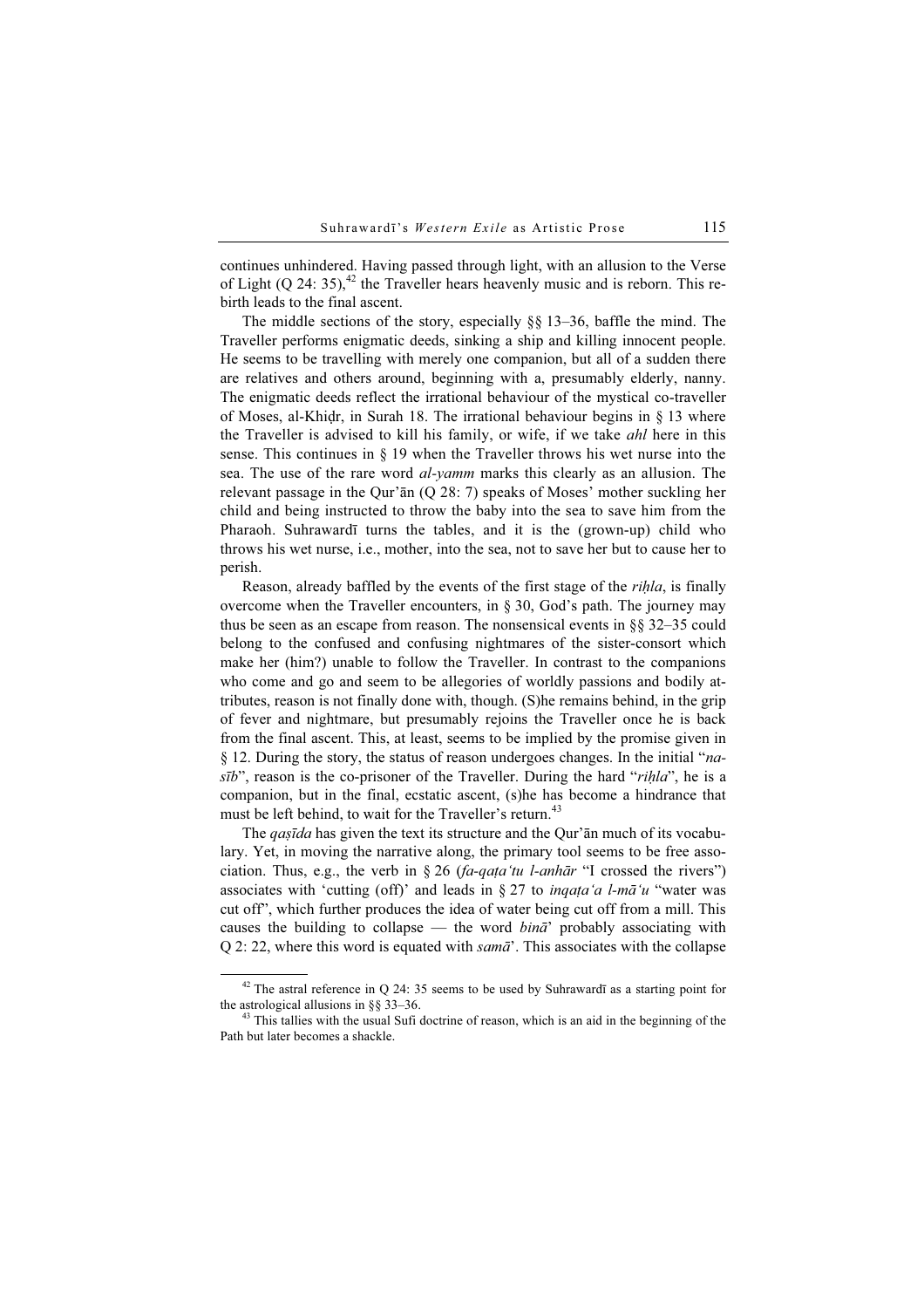of the sky with its rotating, mill-like movement which grinds the celestial bodies in  $\S 28$  and becomes a machine of eschatological horrors.<sup>44</sup>

In § 39, comes a striking association, one of the text's most intriguing allusions. The Qur'ānic verse 19: 90 is directed against those who claim that the Merciful has a child. Here, Suhrawardī describes the goal of the Traveller in anthropomorphic terms (father, old man) but at the same time alludes to a passage which strongly reprimands those who claim that a parental relation exists between God and any being. The father in Suhrawardī's story is, of course, not God Himself, but a lower emanation, as explained at the end (§§ 42–43), yet the reader will have had the feeling that it is God who is addressing the Traveller and his companion, and this feeling will have been strengthened by the reference to Q 28: 30 in  $\S$  9.<sup>45</sup>

If this is a conscious allusion, one should be able to explain it. It might be a delicate disavowal of the basic metaphor of the story, warning that the reader should not take the allegory at face value. On the other hand, we may instead have here an unconscious association. Suhrawardī has been breaking one of the most basic rules of Islam, not to describe God in anthropomorphical terms. In § 39, after a most anthropomorphic description ("[I] saw our father, a grand old man") Suhrawardī uses one of the strongest Qur'ānic condemnations of anthropomorphic description, in connection with a Mosaic scene of utter confusion, lexically linked to the Sufi technical term  $hayra$  (here, § 39, mutahayyir). This is the *hayra* one meets with when overstepping the limits of reason and continuing the ascent. Translated into logical language, this paragraph in both cases disavows the metaphorical language used throughout the story and reminds the reader that (s)he is reading an allegory, but, again, without explicitly saying so. Instead of a coarse direct admonition, Suhrawardī uses a subtle allusion, perhaps so subtle as to have evaded the author himself.<sup>46</sup>

If this allusion is unconscious, it shows how Suhrawardī is working with free association, or, better, how free association is working with Suhrawardī. In the Surrealistic movement, automatic writing proceeding from associations was considered to generate texts of a higher level of reality than ordinary, premeditated writing would do. Such a technical approach would have been strange to Suhrawardī, but the sequences of free association do produce a somewhat similar result. The Qur'ānic quotations carry the narrative along through lexical associa-

<sup>&</sup>lt;sup>44</sup> A similar association is found in § 15, where the Qur'anic expression fi mawjin ka-l-jibal introduces the word jibāl, associated with Mount Sinai, thus introducing a Mosaic theme into a Noachical scene. Likewise, the word *bayāt* in § 30 leads to a reference to *bayt* in § 31. <sup>45</sup> Cf. footnote 17.

<sup>46</sup> A similar half-conscious self-critique may also be found in the extremely obscure and ambiguous  $\S 33$ , where Suhrawardī quotes part of Q 3: 7. This verse criticizes those who turn to the obscure verses of the Qur'ān instead of the unambiguous ones. Again, Suhrawardī alludes to a whole verse by quoting only a part of it.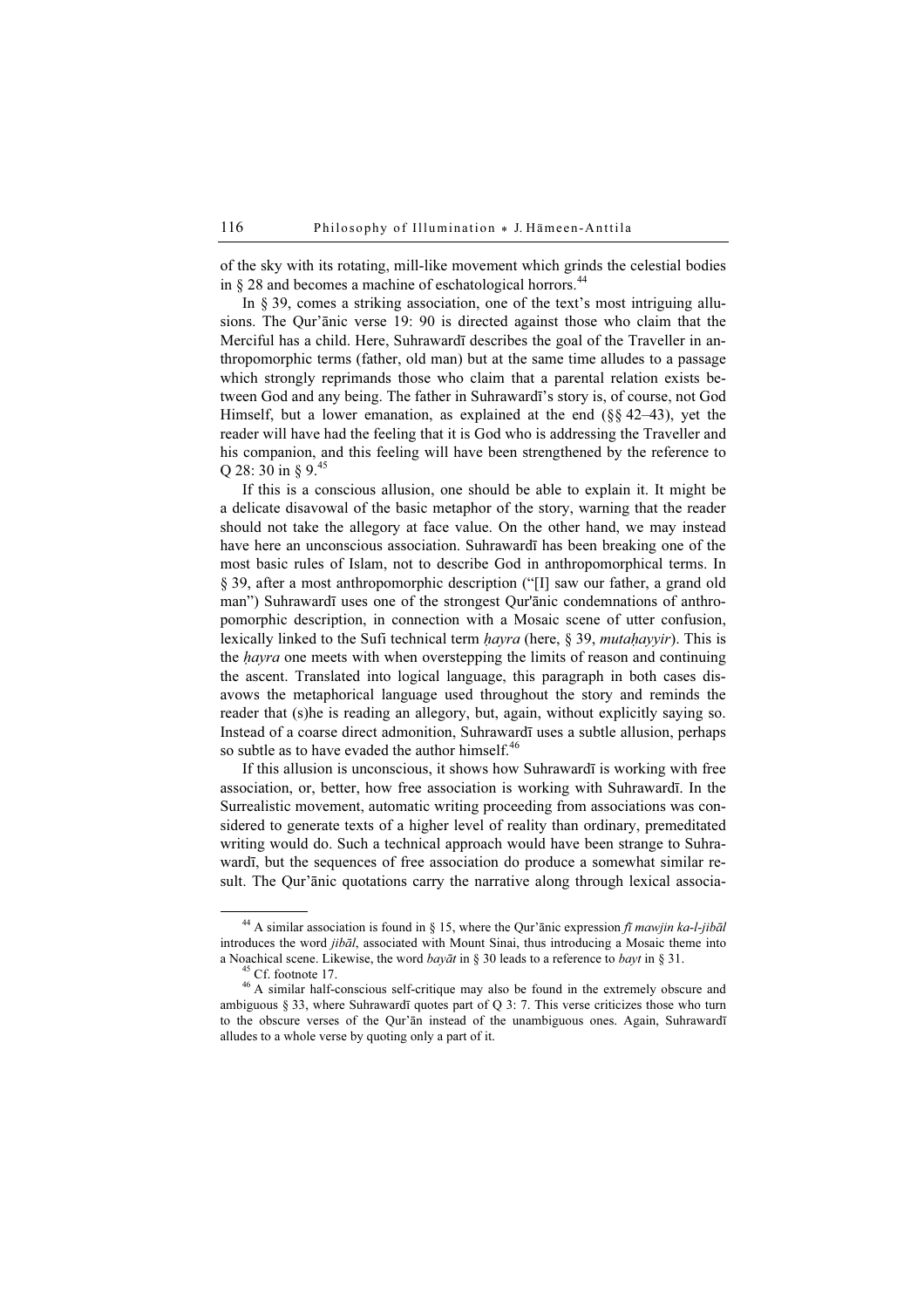tions. The quotations are selected by the author, but they in their turn govern the story.

An intricate web of allusions and free associations characterizes the text. The learned quotations do not place the author in any straightjacket but, on the contrary, lend vividness to his narrative and propel the story on. In fact, the liveliest passage with the most vivid description and rapid movement is at the same time the most heavily dependent on the Qur'ān. At least two thirds of §§ 13–24, and especially the storm scene in  $\S$ § 16–21, are based on the Qur'ān. The quotations mean that the Qur'ānic text reverberates throughout The Western Exile: the narration is intensive, as Suhrawardī does not need to elaborate on his allusions. He can use his words very economically: short sentences are layered with meaning, thanks to the recurrent allusions. The stories of Moses and Noah are not told in The Western Exile but the allusions nevertheless draw their Qur'ānic stories into the narrative.

Is The Western Exile an innovative piece of literature? According to the widespread opinion of late prose being of inferior value and stagnant, it should not be. Yet, on closer inspection, it proves to be built on an intricate web of allusions, with ever-changing allegorical relations between the text's characters and the world. The Qur'ānic quotations are not there to give prestige to a religious text but form the very essence of the text, the whole narrative being built on, and governed by them. It seems that sometimes the events are derived from free association with the vocabulary of the quotations, or from their immediate context in the Qur'ān.

The Western Exile is also innovative in terms of genre. It is difficult to classify the text. In its way, it is a unique absurd allegory, borrowing its basic structure from Arabic poetry but working on Qur'ānic material to convey a mysticophilosophical meaning.

The Western Exile is not an unoriginal piece of literature. On the contrary, it is an evocative story challenging the reader to follow its windings through an ever-changing set of allegories and a labyrinth of quotations. In a certain sense, the story resembles a dream voyage through a fluid reality. Read as it stands, The Western Exile is a fine piece of experimental prose.

# $\mathbf{B}$

Arberry A.J. (transl.). The Koran. The World's Classics. Oxford, 1964.

- Arberry A.J. (transl.). Muslim Saints and Mystics. Episodes from the Tadhkirat al-Auliya' (Memorial of the Saints) by Farid al-Din Attar. Persian Heritage Series 1. London, 1966.
- 'Aṭṭār Farīd al-Dīn. Tadhkirat al-awliyā'. Ed. R.A. Nicholson. 2 vols. London, 1905-1907.

al-Bayḍāwī. Anwār al-tanzīl wa-asrār al-ta'wīl. 5 vols. Beirut: s.a.